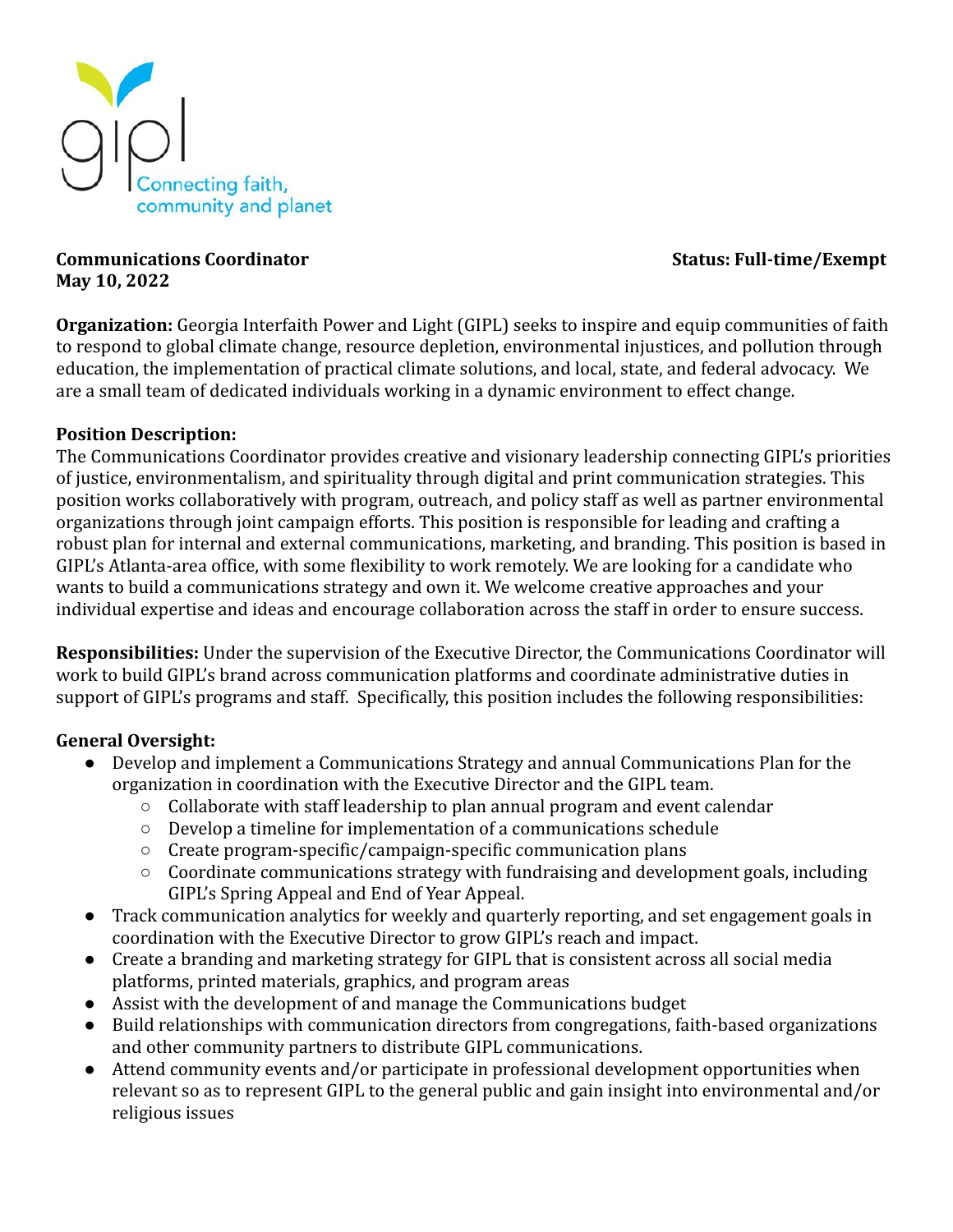# **Digital Communication - Social Media/Website/Email:**

- Manage communications platforms to include website, GIPL blog and social media channels
	- Propose and maintain work timelines/schedules for workflow and updates
	- Manage contractors/interns assisted to communications projects
	- Manage and design paid-ad strategies
	- Create and help to place Op-eds and earned media related to GIPL's programmatic work
	- Develop social media toolkits/sponsorship kits for events and ongoing campaigns
	- Draft and distribute press releases, media advisories, as requested. Maintain updated press contact list.
- Manage daily and weekly social media posts across Facebook, Instagram, Twitter, LinkedIn, Youtube, and any other relevant platforms
- Spearhead and oversee a refresh and relaunch of GIPL's website
- Oversee the creation and distribution for regular email campaigns and our bi-monthly newsletter

# **Graphic Design/Collateral/Direct Mail:**

- Design flyers, annual reports, sponsorship materials, print mailings, and graphics to support programs, events, and fundraising efforts in collaboration with other staff
- Collect, manage, and publicize photographs and videos of GIPL programs and outreach efforts
- Oversee the creation and production of direct mailings

## **Administration:**

- Manage administrative platforms to include Every Action database and shared digital storage (currently Google drive)
	- o When requested or at least quarterly, generate reports re: donations processed and other relevant metrics
	- o Manage donor communications in collaboration with GIPL Executive Director (i.e. donor thank you letters, mailed solicitations)
- Assist GIPL treasurer and bookkeeper in maintaining financial records
	- o Process financial contributions
	- o Provide deposit reports
	- o Complete bank deposits
- Work closely with GIPL's staff for office management and operations

# **Qualifications:**

- Passion for environmental issues, a strong work-ethic, and a positive attitude
- Creative, thoughtful, individually motivated
- At least 2-3 years of relevant communications experience
- Excellent written communication skills, especially for blogs, social media, emails, and appeal letters
- Demonstrated ability to communicate in-person and online with an inspiring, engaging, hopeful, and professional tone
- Proven ability to effectively communicate with individuals from a wide variety of backgrounds, religions, and political beliefs
- Demonstrated experience in effectively collaborating with a diverse team
- Strong organizational ability and experience in meeting established goals within tight time frames
- Graphic design skills and an ability to use Canva for the creation of social media, website designs, etc.
- Ability to draft and distribute press releases and advisories and build press contact lists
- Ability to design and populate websites and newsletters